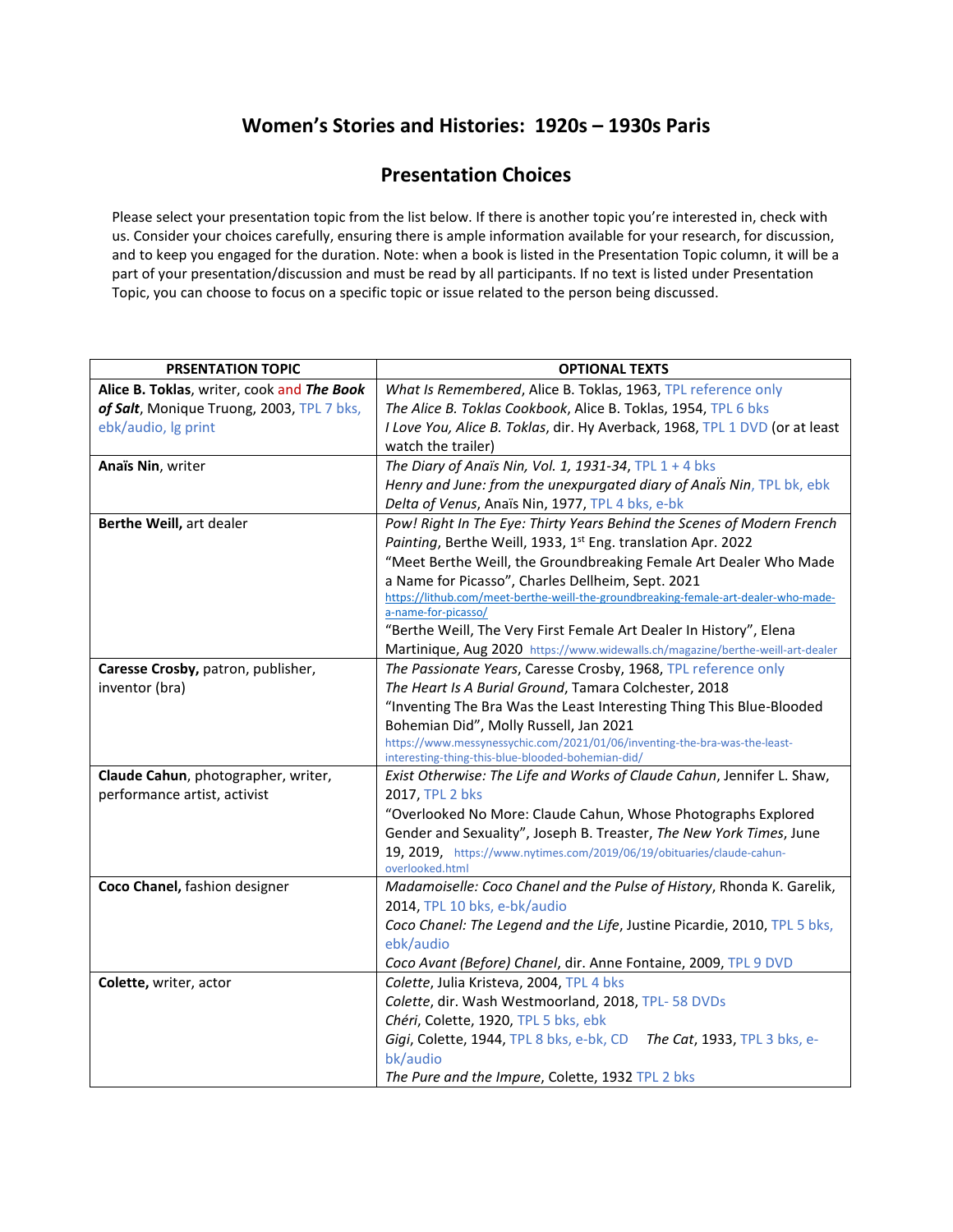| Djuna Barnes, writer, artist, journalist and | "Djuna Barnes: The 'Lesbian" Writer Who Rejected Lesbianism", The                                                                    |
|----------------------------------------------|--------------------------------------------------------------------------------------------------------------------------------------|
| Nightwood, Djuna Barnes, 1936, TPL 6         | Conversation, May 26, 2017<br>https://theconversation.com/djuna-barnes-the-                                                          |
| bks, ebk                                     | lesbian-writer-who-rejected-lesbianism-78310                                                                                         |
| Content Warning: novel contains several      |                                                                                                                                      |
| Anti-Semitic and racist references; as       |                                                                                                                                      |
| such, Anti-Semitism and racism of the        |                                                                                                                                      |
| 1920-30s must be part of the discussion      |                                                                                                                                      |
| Elsa Schiaparelli, fashion designer and      | Shocking Life: The Autobiography of Elsa Schiaparelli, Elsa Schiaparelli,                                                            |
| Elsa Schiaparelli: A Biography, Meryle       | 1954, TPL 5 bks                                                                                                                      |
| Seacrest, 2014, TPL 9 bks, ebk               | Bloom: A Story of Fashion Designer Elsa Schiaparelli, Kyo Maclear, Julie<br>Morstad, 2018, TPL 17 pic. bks                           |
| Gertrude Stein, writer, poet, journalist,    | "Reconsidering The Genius of Gertrude Stein", Lynne Tillman, The New                                                                 |
| art collector and The Autobiography of       | York Times, Jan. 27, 2012                                                                                                            |
| Alice B. Toklas, Gertrude Stein, 1933, TPL   | https://www.nytimes.com/2012/01/29/books/review/reconsidering-the-genius-of-                                                         |
| 9+ bks,, ebk                                 | gertrude-stein.html                                                                                                                  |
|                                              | Gertrude Stein Has Arrived: The Homecoming of a Literary Legend, Roy                                                                 |
|                                              | Morris Jr., 2019, TPL 9 copies                                                                                                       |
| Ilse Bing, photographer                      | "Ilse Bing: Queen of the Leica", Hundred Heroines,<br>https://hundredheroines.org/historical-heroines/ilse-bing/                     |
|                                              | Ilse Bing: Photography Through the Looking Glass, Larisa Dryansky,                                                                   |
|                                              | 2006, TPL reference only                                                                                                             |
|                                              | Ilse Bing: Paris 1931-1952, Ilse Bing, 1987                                                                                          |
|                                              | "Ilse Bing - Life and Work", V&A, https://www.vam.ac.uk/articles/ilse-bing-life-                                                     |
|                                              | and-work                                                                                                                             |
| Janet Flanner, writer, journalist and Paris  | Genêt: A Biography of Janet Flanner, Brenda Wineapple, 1989, TPL 3 bks                                                               |
| Was Yesterday, Janet Flanner, 1972, TPL      | various New Yorker articles                                                                                                          |
| $10 + 2$ bks                                 |                                                                                                                                      |
|                                              |                                                                                                                                      |
| Jean Rhys, novelist and Wide Sargasso        | Wide Sargasso Sea, dir. Brendan Maher, 2008, TPL - 2 DVDs                                                                            |
| Sea, 1966, TPL - 34 bks                      | Quartet, Jean Rhys, 1928, TPL 1 bk (part of The Complete Novels)                                                                     |
|                                              | Good Morning, Midnight, Jean Rhys, 1939, TPL 9 bks                                                                                   |
| Josephine Baker, dancer, singer and          | "Josephine Baker, Part 1", The History Chicks podcast, Jan 2013                                                                      |
| "Josephine Baker" You're Dead To Me          | http://thehistorychicks.com/shownotes-episode-34-josephine-bakerpart-one/                                                            |
| podcast, 50 mins.                            | "Josephine Baker, Part 2", The History Chicks podcast, Jan. 2013                                                                     |
| https://www.bbc.co.uk/programmes/p086dx47    | http://thehistorychicks.com/episode-35-josephine-baker-part-2/<br>Josephine Baker's Last Dance, Sherry Jones, 2018, TPL - 7 bks, ebk |
| and Black culture in 1920-30s Paris          |                                                                                                                                      |
| Kay Boyle, writer                            | Three Short Novels, TPL 1 bk                                                                                                         |
|                                              | A Twentieth Century Life in Letters, TPL 2 bks                                                                                       |
| Lucia Joyce, dancer, James Joyce's           | Content Warning: writing contains several Anti-Semitic references<br>"From Sadness To Madness: The Tragic Life of Lucia Joyce"       |
| daughter and The Joyce Girl: A Novel of      | historyofyesterday.com/from-sadness-to-madness-97c1e2ddcabc                                                                          |
| Jazz Age Paris, Annabel Abbs, 2020, TPL      |                                                                                                                                      |
| 12 bks, ebk                                  |                                                                                                                                      |
| Marie Laurencin, painter, poet, illustrator  | "Marie Laurencin: the avante gardist who painted Coco Chanel", Feb                                                                   |
|                                              | 2020, https://artuk.org/discover/stories/marie-laurencin-the-avant-gardist-who-                                                      |
|                                              | painted-coco-chanel                                                                                                                  |
|                                              | Laurencin, Marie, Encyclopedia.com,                                                                                                  |
|                                              | https://www.encyclopedia.com/women/encyclopedias-almanacs-transcripts-and-<br>maps/laurencin-marie-1883-1956                         |
|                                              | "Marie Laurencin", The Art Story, theartstory.org/artist/laurencin-marie/                                                            |
|                                              |                                                                                                                                      |
| Mina Loy, poet, artist, lamp shade           | Becoming Modern: The Life of Mina Loy, Carolyn Burke, 1996, TPL 2 bks                                                                |
| designer                                     | Mina Loy: Apology of Genius, Mary Ann Caws, June 2022                                                                                |
|                                              | Mina Loy: Navigating the Avante-Garde: https://mina-loy.com/                                                                         |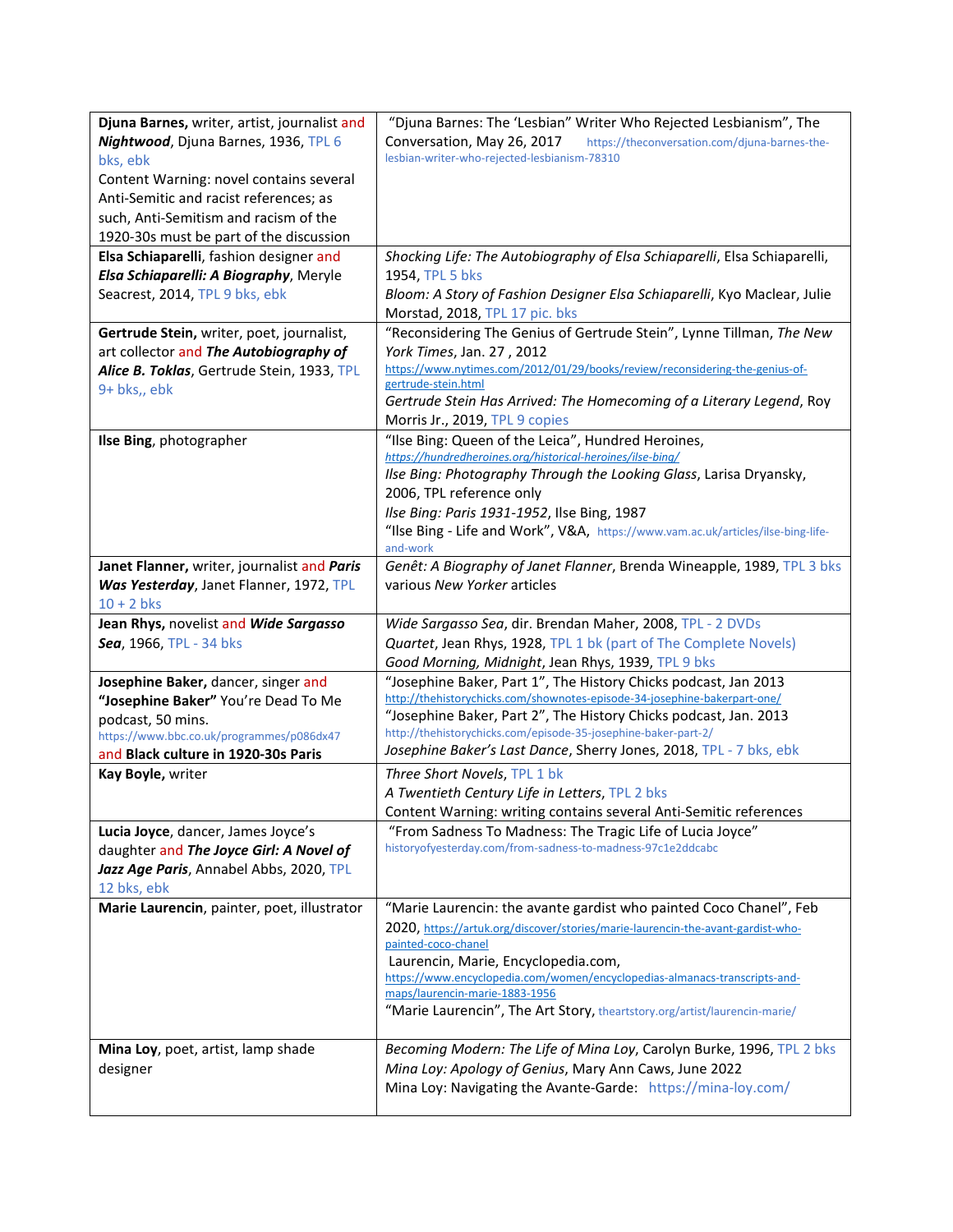| Natalia Goncharova, artist, writer,<br>costume and set design                                                                                                       | "How Russian Artist Natalia Goncharova Revolutionized the Avant-<br>Garde", Julia Fiore, Aug 2019<br>https://www.artsy.net/article/artsy-editorial-<br>russian-artist-natalia-goncharova-revolutionized-avant-garde<br>Natalia Goncharova, ed. Matthew Gale, 2019, TPL 4 bks<br>Natalia Goncharova: Between Russian Tradition and European<br>Modernism, 2009, TPL 2 bks                                                                                 |
|---------------------------------------------------------------------------------------------------------------------------------------------------------------------|----------------------------------------------------------------------------------------------------------------------------------------------------------------------------------------------------------------------------------------------------------------------------------------------------------------------------------------------------------------------------------------------------------------------------------------------------------|
| Natalie Clifford Barney, writer, host<br>and/or Romaine Brooks, painter                                                                                             | Wild Girls: Paris, Sappho, and Art: The Lives and Loves of Natalie Barney<br>and Romaine Brooks, Diana Souhami, 2004, TPL 2 bks<br>Natalie Clifford Barney interview, 1966,<br>https://www.youtube.com/watch?v=ihzoLrUkNoc&ab_channel=PheidiasIctinus<br>"Romaine Brooks", Cassandra Langer talk,<br>https://www.smithsonianmag.com/smithsonian-institution/its-time-acknowledge-<br>romaine-brooks-early-20th-century-artist-180959725/                 |
| Sonia Delaunay, artist, fashion and set<br>designer                                                                                                                 | "Sonia Delaunay: The Queen of Abstract Avante-Garde", June 21, 2021<br>https://morethanamuse.simplecast.com/episodes/sonia-delaunay-the-queen-of-abstract-<br>avant-garde-art-bGxhntBx<br>"Sonia Delaunay - A Conversation Among Friends" YouTube interview,<br>2011, https://www.youtube.com/watch?v=1llfpZVZVNU<br>Sonia Delaunay: Art, Design, Fashion, 2017, TPL 2 bks<br>Sonia Delaunay, 2014, TPL 5 bks                                            |
| Sylvia Beach, bookseller, publisher and/or<br>Adrienne Monnier, bookseller, writer,<br>publisher and The Paris Bookseller, Kerri<br>Maher, 2022, TPL 19 bks, 8 ebks | "Sylvia Beach", May 21, 2018, 35 mins.<br>https://queerasfact.podbean.com/?s=sylvia+beach<br>Shakespeare and Company, Sylvia Beach, 1959, TPL reference only<br>Shakespeare and Company, Paris: a history of the rag & bone shop of<br>the heart, Krista Halverson, 2016, TPL 10 bks<br>The Very Rich Hours of Adrienne Monnier, Richard McDougal, 1976, TPL<br>reference only                                                                           |
| Tamara de Lempicka, painter                                                                                                                                         | The Last Nude, Ellis Avery, 2011, TPL 4 bks, e-audio, CD<br>Tamara De Lempicka: The Queen of the Modern, Gloria Mori, 2011, TPL<br>2 bks<br>Tamara de Lempicka, Stefanie Penck, 2004, TPL 4 bks<br>Tamara De Lempicka: A Life of Deco and Decadence, Laura Claridge,<br>1999, TPL ref only<br>Tamara de Lempicka: The Artist, the Woman, the Legend, Emmanuel<br>Breon, 2007                                                                             |
| Zelda Fitzgerald, writer, dancer, painter                                                                                                                           | "Zelda Fitzgerald", The History Chicks podcast, April 22, 2016,<br>http://thehistorychicks.com/episode-66-zelda-fitzgerald/<br>Zelda's Peaches and Biscuits Podcast, The Scott and Zelda Fitzgerald<br>Museum, https://www.thefitzgeraldmuseum.org/zeldas-peaches-and-biscuits-podcast<br>Save Me The Waltz, Zelda Fitzgerald, 1932, TPL 7 bks, ebk,<br>Z: A Novel of Zelda Fitzgerald, Therese Anne Fowler, 2013, TPL 21 bks,<br>ebk/audio, CD Ig print |